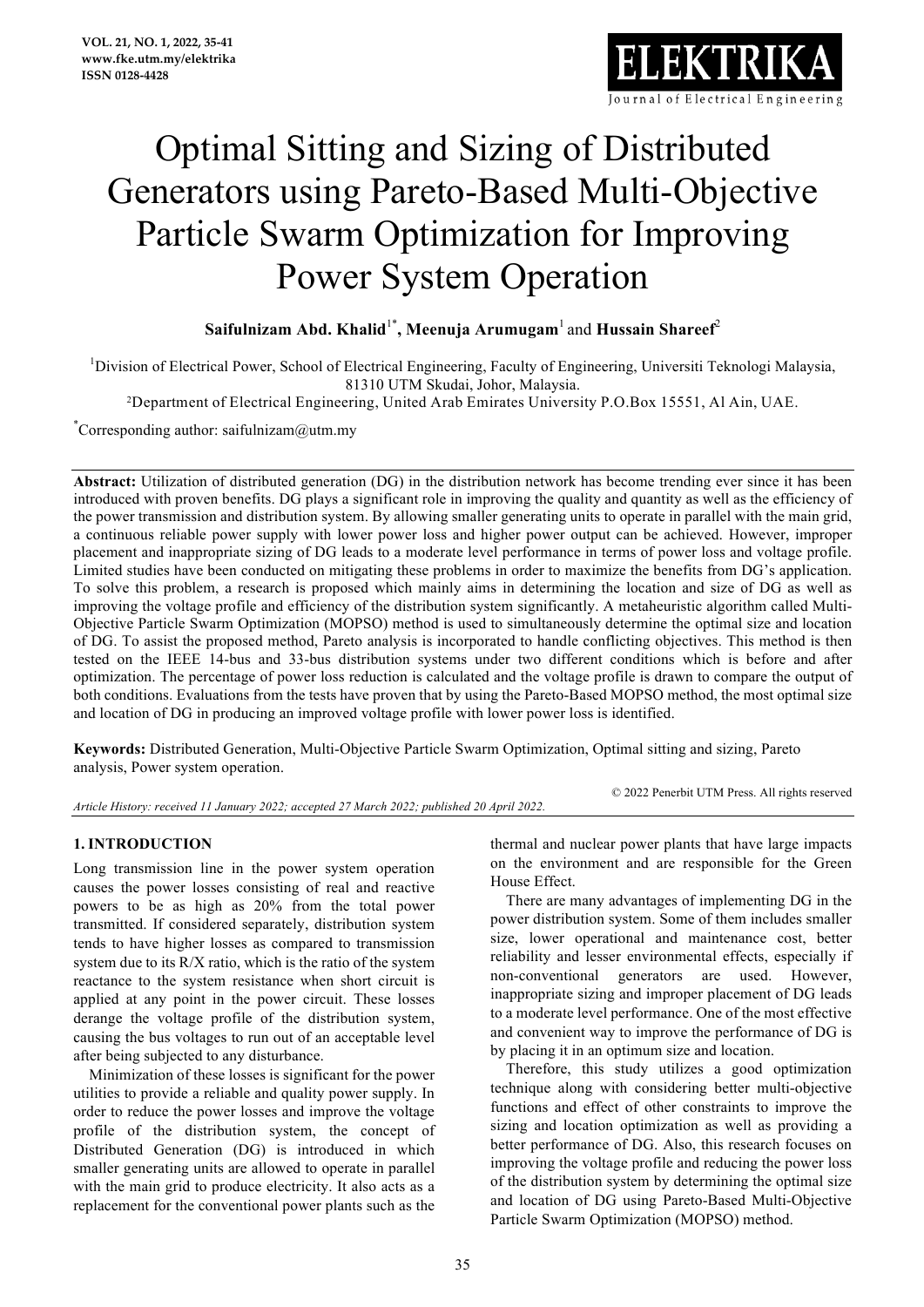The rest of this paper is organized as the following. A review based on previous researches related to the study is presented in Section 2. Section 3 explains the theoretical background whereas Section 4 produces the research methodology. This section covers the problem formulation, load flow technique and optimization method used in this research. Section 5 provides the simulation results obtained from the tests and discusses the outcome. Lastly, Section 6 proposes a conclusion to this effort.

## **2. LITERATURE REVIEW**

Recently, researchers are experimenting on introducing DG into power system operation to reduce power losses, increase efficiency, reduce line current, enhance voltage profile, improve system stability and raise the load performance. Hence, a variety of algorithms and optimization strategies including heuristic and metaheuristic techniques are applied. In this section, some researches related to the performance improvement of DG are studied.

Several researches have used the Genetic Algorithm (GA) which is a metaheuristic algorithm that depends on biologically inspired operators including mutation, crossover and selection to develop high-quality solutions for optimization and search problems. In [1], [2] and [4], GA is combined with different load flow techniques such as Power Flow (PF), Newton Raphson (NR) and topologybased load flow. As for [3] and [5], Neuro-Genetic algorithm and Micro-Genetic algorithm are used respectively.

Besides, researchers have also implemented natureinspired algorithms such as Bat Algorithm (BA), Artificial Bee Colony Algorithm (ABC) and Particle Swarm Optimization (PSO) to find the best size and location of DG. In [6], [8] and [9], the multi-objective approach of Shuffled BA, Pareto Optimal BA and Fuzzy-based BA are used respectively whereas in [7], the Modified Discrete BA is implemented. Meanwhile, [10] and [11] have utilized ABC as the optimization method without any improvement followed by [12] and [13] with multiobjective ABC and modified ABC.

As for [14], PSO is combined with Voltage Stability Index (VSI) whereas in [17], weight-improved PSO is used. [15] has proposed the multi-objective PSO along with NR, which is then improved by [16] through modified multi-objective PSO with NR. Lastly, the Artificial Immune System (AIS) is used in [18] and [19] under different conditions. [18] combined the clonal selection principle with PSO for a novel approach whereas [19] combined the clonal selection principle with Optimal Power Flow (OPF) to optimize the performance of DG.

In summary, most of the methods addressed in the literature have only evaluated single objective optimization, namely the minimization of power losses or the enhancement of the voltage profile but not both. As for those researches that have used multi-objective approach, it is still in the initial stages and requires improved objective functions as well as considering the effects of additional constraints for better improvement.

As a result, a multi-objective function is applied in this study whereby it analyses not only the power losses but also the voltage profile of the system. Also, a strong optimization algorithm called PSO is chosen as it demonstrates great problem-solving capacity due to its better efficiency in locating global optima as well as its rapid convergence. Despite the fact that alternative approaches appear to be fairly competitive, they are not chosen due to their inadequacy for the proposed system. Hence, the logic of this work is to introduce the Pareto analysis to the MOPSO algorithm in order to enhance the system's performance.

#### **3. THEORETICAL BACKGROUND**

For maximum improvement in the performance of DG, it has to be incorporated in an optimal size and location. In order to develop this system, the fundamental knowledge of DG, Pareto-based multi-objective approach and PSO method is presented in this section.

#### **3.1 Distributed Generation (DG)**

DG is defined as a local generation of electricity that is usually situated near the end-users. They operate in parallel with the central grid and generate power from renewable or non-renewable resources at a near distant. Some common examples of systems that uses renewable resources are the wind turbines, hydropower and solar photovoltaic panels. As for the non-renewable resources, fuel cells fired by natural gas and reciprocating combustion engine fueled by oil are used in producing power supply for the end-users.

As the DG transmits power over a short distance, the amount of losses released due to the inefficiency of transmission line is reduced greatly. This allows an improvement in the efficiency of the distribution system as well as a reduction in the carbon pollution. Besides, by generating additional electricity, higher load demand can be fulfilled while curtailing the requirement for new transmission investments. DG also reduces the fossil fuel consumption, providing cleaner generation of electricity.

DG can be implemented in both residential and commercial or industrial sectors. In residential sectors, it usually serves as a single structure such as the solar panel installed on the rooftop of a house. In commercial or industrial sectors, it normally becomes a part of the microgrid, a small network attached with the central grid that uses local resources to generate electricity and is able to detach and function independently on certain circumstances. Such example of application is the backup generators situated in an industrial facility.

#### **3.2 Pareto-Based Multi-Objective Approach**

The multi-objective optimization is an approach that involves more than one objective function to be optimized. The final outcome or answer to the optimization will be the set of solutions that define the best trade-off between the competing objectives. In single objective optimization, a solution's superiority is easily determined by comparing its objective function values. However, in multi-objective approach, the goodness of a solution is determined by its dominance.

For an instance, X1 dominates X2 if the solution of X1 is no worse than that of X2 in all objectives or if the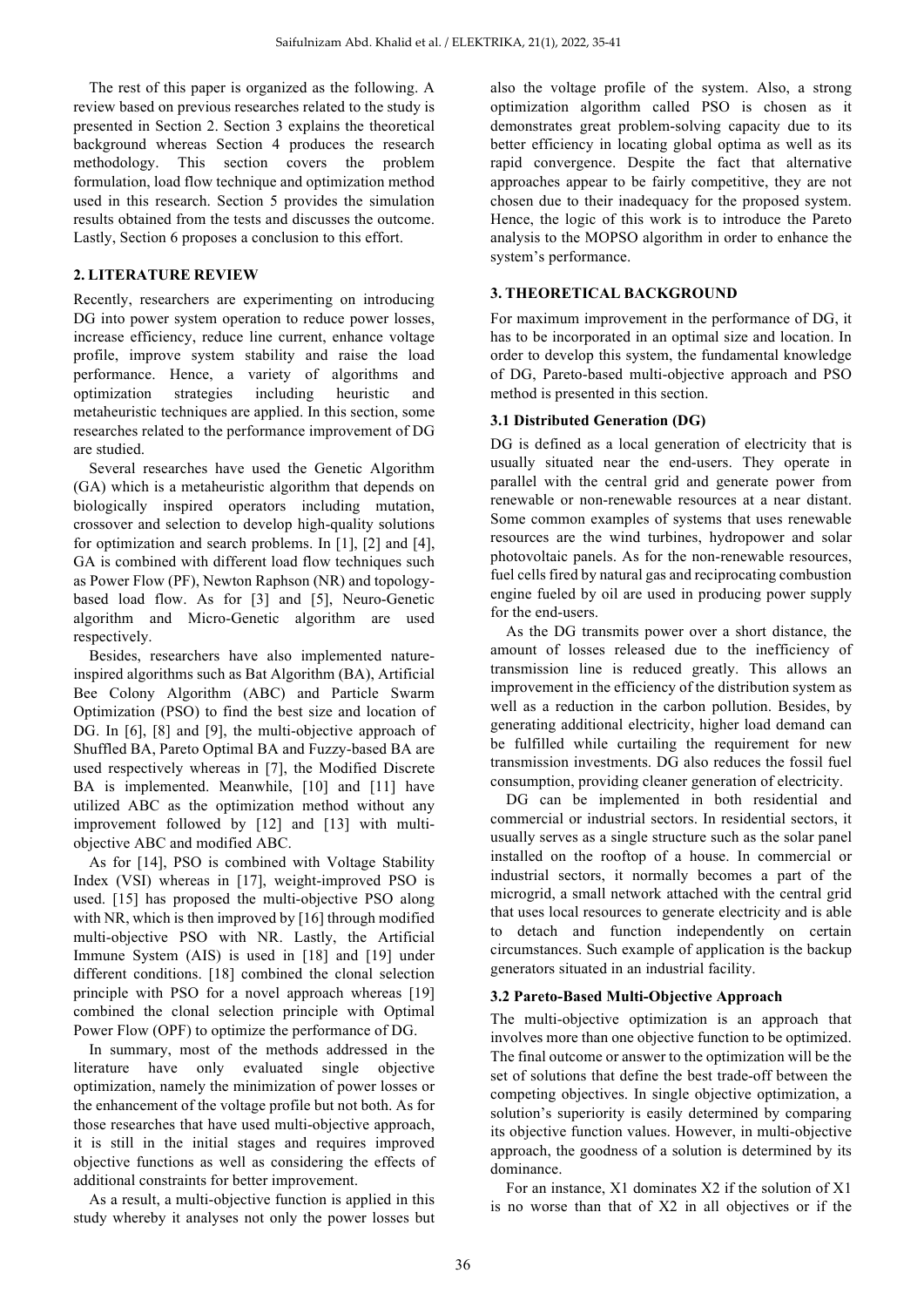solution of X1 is strictly better than that of X2 in at least one objective. The non-dominated solutions are optimal as no other solutions in the design space are better than them or can 'dominate' them when all the objectives are considered. These set of solutions are called Pareto optimal solutions whereby all the other solutions are 'dominated' by them. The set of Pareto optimal solutions is generated to ease the process of choosing the best solution out of the set of alternatives.

#### **3.3 Particle Swarm Optimization (PSO)**

As for PSO, it is a metaheuristic algorithm proposed by Kennedy and Eberhart, inspired by the collective intelligence of swarms of biological populations such as flock of birds, colonies of insects, schools of fish and herds of animals. This method is a population-based search method where by it moves from a set of points (particles' positions) to another set of points with likely improvement in one iteration (move) as explained by the following.

A swarm of birds flying over a place must find a point with maximum survival conditions to land (more food and less predators). To find the best point, each bird flies searching and assessing different points at the same time. Each member of the swarm balances its individual and swarm knowledge experience by sharing information among themselves. All the birds of a swarm will know the best point when it is found by one of the swarm's members. The movement of the flock happens once the best place to land is defined and all the flock lands at once.

#### **4. PROPOSED SOLUTION**

In this section, the problem formulation of the research is discussed followed by the load flow technique. Then, the step-by-step procedure of the optimization method is also included.

#### **4.1 Problem Formulation**

The proposed algorithm's aim is to minimize the objective functions of the system and find the best size and location for DG implementation. Two main elements involved in establishing the formula are power loss and voltage deviation. Mathematically, the objective functions are written as (1) and (2) subjected to the equality constraints  $(3)$  and  $(4)$  and inequality constraints  $(5)$ ,  $(6)$ ,  $(7)$  and  $(8)$ .

$$
\text{min } f_1(x) = \text{min } \sum_{(i,j) \in B} g_{ij} (V_i^2 + V_j^2 - 2V_i V_j \cos \theta_{ij}) \quad (1)
$$

$$
\min f_2(x) = \min \sum_{i=0}^{N} \left( \frac{V_i - V_i^{spec}}{V_i^{max} - V_i^{min}} \right)^2 \tag{2}
$$

$$
P_{\text{DGi}} - P_{\text{di}} = V_i \sum_{j=1}^{N} V_j (G_{ij} \cos \theta_{ij} + B_{ij} \sin \theta_{ij})
$$
 (3)

$$
Q_{DGi} - Q_{di} = V_i \sum_{j=1}^{N} V_j (G_{ij} sin\theta_{ij} - B_{ij} cos\theta_{ij})
$$
 (4)

$$
P_{\text{DGi}}^{\min} \le P_{\text{DGi}} \le P_{\text{DGi}}^{\max} \tag{5}
$$

$$
Q_{\rm DGi}^{\rm min} \le Q_{\rm DGi} \le Q_{\rm DGi}^{\rm max} \tag{6}
$$

$$
V_i^{\min} \le V_i \le V_i^{\max} \tag{7}
$$

$$
S_{ij}^{\min} \le S_{ij} \le S_{ij}^{\max} \tag{8}
$$

#### **4.2 Newton-Raphson (NR) Load Flow**

The NR load flow method is used in this study to perform the load flow analysis. This method is begined with the formation of a Y bus. Then, for  $i = 2, 3, \dots, n$ , the initial value of the bus voltages  $|Vi|^0$  and phase angle  $\delta i^0$  for PV buses are considered to be equal to the slack bus quantities,  $|V_1| = 1.0$  and  $\delta_1 = 0^{\circ}$ .

After that, for each load bus, Pi, Qi,  $\Delta$ Pi and  $\Delta$ Qi are calculated. The exact value of Qi for PV buses is unknown, but its limitations are known. ΔPi is calculated only when the calculated value of Qi falls within the limit. If the computed value of Qi exceeds the limit, a suitable limit is set and ΔQi is determined by subtracting the calculated value of Qi from the suitable limit.

The bus under consideration is now classified as a load bus. The elements of the Jacobian matrix are calculated and the values of  $\Delta$ |Vi| and  $\Delta\delta$  are obtained. The voltage magnitude and phase angle at all load buses are modified using the values of  $\Delta \delta i$  and  $\Delta |V_i|$  before commencing the next iteration cycle, which is repeated until all planned errors for all load buses are within a defined tolerance.

#### **4.3 Pareto-Based MOPSO**

The optimization process is started by reading the network data consisting of the line and load data. Then, the position and velocity of the population is initialized based on the control parameters specified such as the inertia weighting (w) and acceleration constant (C1 and C2). This step is then followed by applying the objective functions, namely the active power loss minimization and voltage deviation reduction before proceeding to the process of each particle.

In this sub-process, the fitness value of each particle is calculated by running the Newton-Raphson load flow analysis. Then, the penalty function is called to apply equality and inequality constraints before generating the augmented function. Based on the fitness value of the augmented function, the MOPSO algorithm is run and the velocity, Pbest and Gbest for each particle is determined. Then, the best fitness value, Pbest is compared with the best fitness value achieved so far by any particle in the population, Gbest. If Pbest is found to be higher than Gbest, Gbest is then updated to the new value.

This process is repeated until the termination criteria is met which is when the maximum iteration is reached. Until the termination criteria is met, this sub-process is repeated by increasing the iteration count and updating the swarm position. Finally, the results display the location and size of DG that contributes to the lowest power loss and improved voltage profile. Figure 1 explains the overall operational flowchart of the proposed system.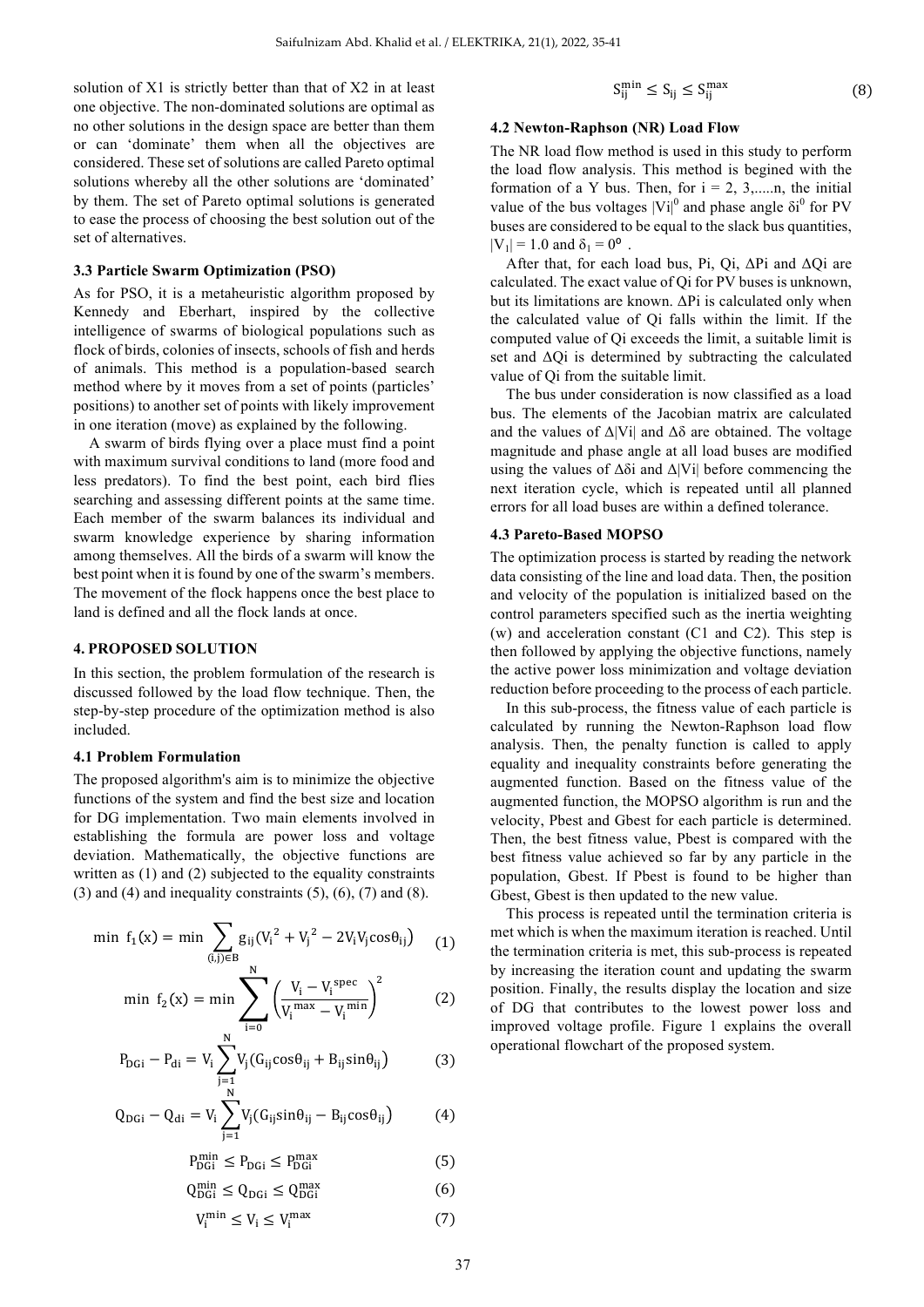

Figure 1. Operational flowchart of the proposed system

#### **5. RESULTS AND DISCUSSION**

In order to simulate the proposed solution, Matlab R2020a programming software is used on a 4 GB, 64-bit I5 Asus Laptop. To verify the effectiveness of the proposed work, it is tested on the IEEE 14-bus and 33-bus distribution systems under two different conditions, namely without and with DG implementation using Pareto-Based MOPSO. The results obtained are presented in this section.

#### **5.1 IEEE 14-Bus Distribution System**

Table 1 is the power flow results without DG and when DG is implemented using Pareto-Based MOPSO. The total active power losses for the first case is 13.3933 MW, which is then reduced by 63% to 4.9599 MW when DGs are placed at bus 7, 13 and 9 with a size of 59.888, 60.0892 and 36.6429 MW respectively. Meanwhile, the voltage deviation for this test system is reduced by 5% from 0.9754

before optimization to 0.9244 after optimization.

|                        | Without<br>optimization | With optimization<br>using Pareto-<br><b>Based MOPSO</b> |
|------------------------|-------------------------|----------------------------------------------------------|
| Voltage<br>deviation   | 0.9754                  | 0.9244                                                   |
| <b>Power</b><br>losses | 13.3933                 | 4.9599                                                   |

Table 1. Power flow result for 14-bus system before and after optimization

Figure 2 portrays the distribution of Pareto optimal solution in (f1, f2) plane for the IEEE 14-bus distribution system. Referring to Figure 3, the plot clearly shows an obvious improvement in the voltage profile of the test system when DG is implemented using the Pareto-Based MOPSO.



Figure 2. Pareto optimal solutions for 14-bus system



Figure 3. Voltage profile comparison for 14-bus system

#### **5.2 IEEE 33-Bus Distribution System**

For this test system, the power flow results without and with DG implementation is as shown in Table 2. The total active power losses for the non-optimized case is 0.2027 MW, which is then decreased by 80% to 0.0414 MW when DGs with sizes of 0.48, 1.4959 and 1.5003 MW are installed at bus 13, 30 and 24 respectively. In the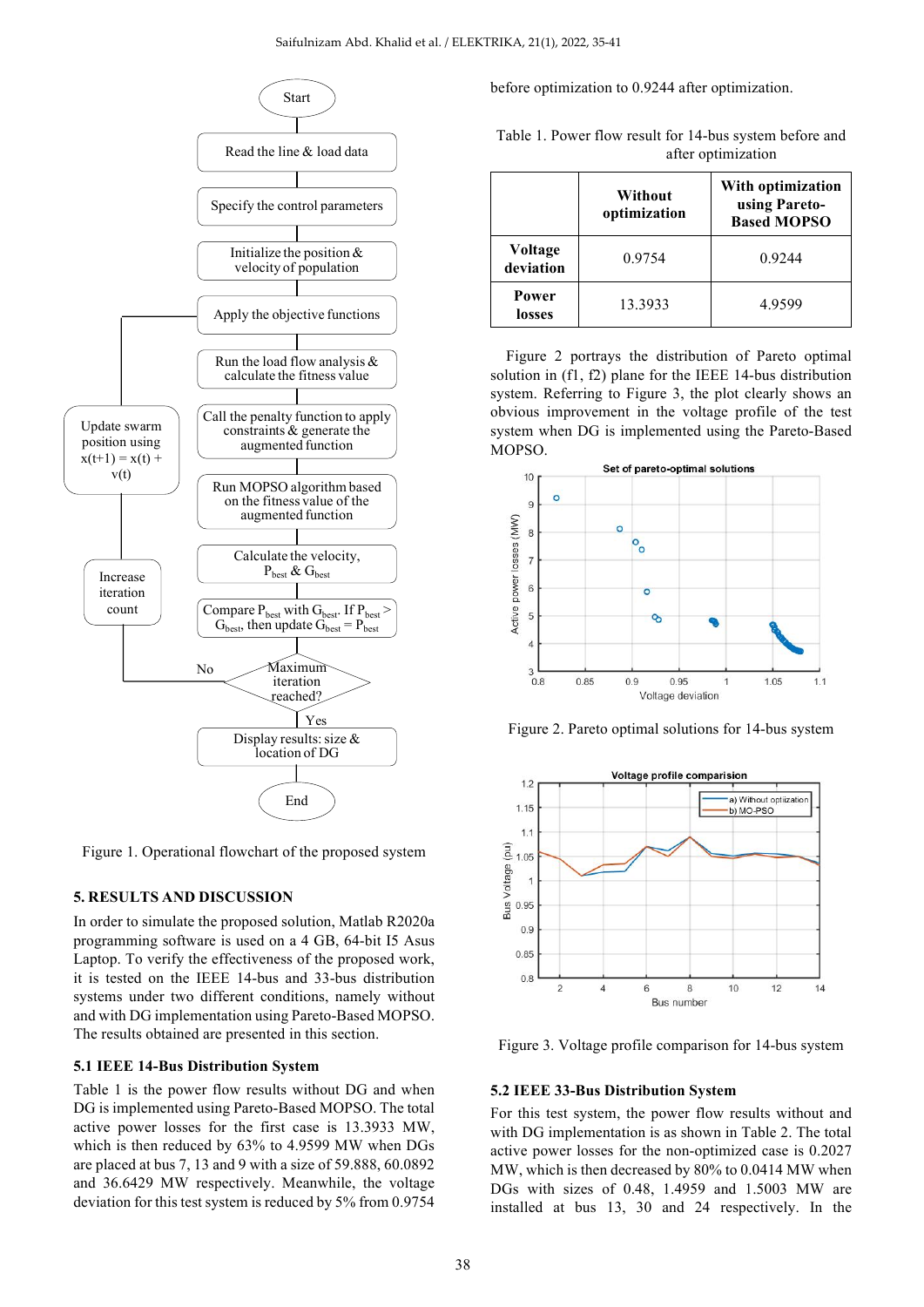meantime, the voltage deviation for this test system is lowered by 99%, from 2.9274 prior to optimization to 0.0151 after optimization.

|                      | Without<br>optimization | With optimization<br>using Pareto-<br><b>Based MOPSO</b> |
|----------------------|-------------------------|----------------------------------------------------------|
| Voltage<br>deviation | 2.9274                  | 0.0151                                                   |
| Power<br>losses      | 0.2027                  | 0.0414                                                   |

Table 2. Power flow result for 33-bus system before and after optimization

The distribution of the Pareto optimum solutions on the (f1, f2) plane for the IEEE 33-bus distribution system is shown in Figure 4. When DG is applied using the Pareto-Based MOPSO, the voltage profile of the test system dramatically improves as depicted in Figure 5.



Figure 4. Pareto optimal solutions for 33-bus system



Figure 5. Voltage profile comparison for 33-bus system

#### **6. CONCLUSION**

In this paper, an alternative method for the improvement of power system operation by determining the sitting and sizing of DG using Pareto-based MOPSO is implemented. It estimates the size and location of DG for better

performance by using improved objective functions and considering effect of other constraints. When tested using the IEEE 14-bus and 33-bus distribution systems, the DG works at its best when it is placed at the optimized size and location. The study also proves an obvious improvement in the voltage profile and the power loss which is reduced by 5% and 63% for IEEE 14-bus distribution system as well as 99% and 80% for IEEE 33-bus distribution system when DG is implemented using the Pareto-based MOPSO.

#### **REFERENCES**

- [1] A. Alhamali, M. E. Farrag, G. Bevan, and D. M. Hepburn, "Determination of optimal site and capacity of DG systems in distribution network based on genetic algorithm," *2017 52nd Int. Univ. Power Eng. Conf. UPEC 2017*, vol. 2017-January, pp. 1–6, 2017, doi: 10.1109/UPEC.2017.8231996.
- [2] M. M. Gidd, S. L. Mhetre, and I. M. Korachagaon, "Optimum Position and Optimum Size of the Distributed Generators for Different Bus Network Using Genetic Algorithm," *Proc. - 2018 4th Int. Conf. Comput. Commun. Control Autom. ICCUBEA 2018*, pp. 0–5, 2018, doi: 10.1109/ICCUBEA.2018. 8697595.
- [3] B. Kazeem and M. Alor, "distribution systems using Neuro-genetic Algorithm," pp. 898–904, 2017.
- [4] V. Reddy and G. Manjula, "The Optimal Size of Multiple DG Units in Distribution Network with Change of Load," *2019 Glob. Conf. Adv. Technol. GCAT 2019*, no. 1, pp. 14–19, 2019, doi: 10.1109/GCAT47503.2019.8978350.
- [5] C. Nayanatara, J. Baskaran, and D. P. Kothari, "Optimal location of Distributed Generation using micro-genetic algorithm," *2014 Int. Conf. Comput. Power, Energy, Inf. Commun. ICCPEIC 2014*, pp. 525–530, 2014, doi: 10.1109/ICCPEIC.2014.6915419.
- [6] C. Yammani, S. Maheswarapu, and S. K. Matam, "Optimal placement and sizing of distributed generations using shuffled bat algorithm with future load enhancement," *Int. Trans. Electr. Energy Syst.*, vol. 26, no. 2, pp. 274–292, 2016, doi: 10.1002/etep.2076.
- [7] M. Shivaie, M. Mokhayeri, M. Kiani-Moghaddam, and A. Ashouri-Zadeh, "A reliability-constrained cost-effective model for optimal sizing of an autonomous hybrid solar/wind/diesel/battery energy system by a modified discrete bat search algorithm," *Sol. Energy*, vol. 189, no. July, pp. 344–356, 2019, doi: 10.1016/j.solener.2019.07.075.
- [8] R. Prakash, B. Lokeshgupta, and S. Sivasubramani, "Multi-Objective Bat Algorithm for Optimal Placement and Sizing of DG," *2018 20th Natl. Power Syst. Conf. NPSC 2018*, 2018, doi: 10.1109/NPSC.2018.8771440.
- [9] S. Remha, S. Chettih, and S. Arif, "A novel multiobjective bat algorithm for optimal placement and sizing of distributed generation in radial distributed systems," *Adv. Electr. Electron. Eng.*, vol. 15, no. 5, pp. 736–746, 2017, doi: 10.15598/aeee.v15i5.2417.
- [10] R. Deshmukh and A. Kalage, "Optimal Placement and Sizing of Distributed Generator in Distribution System Using Artificial Bee Colony Algorithm,"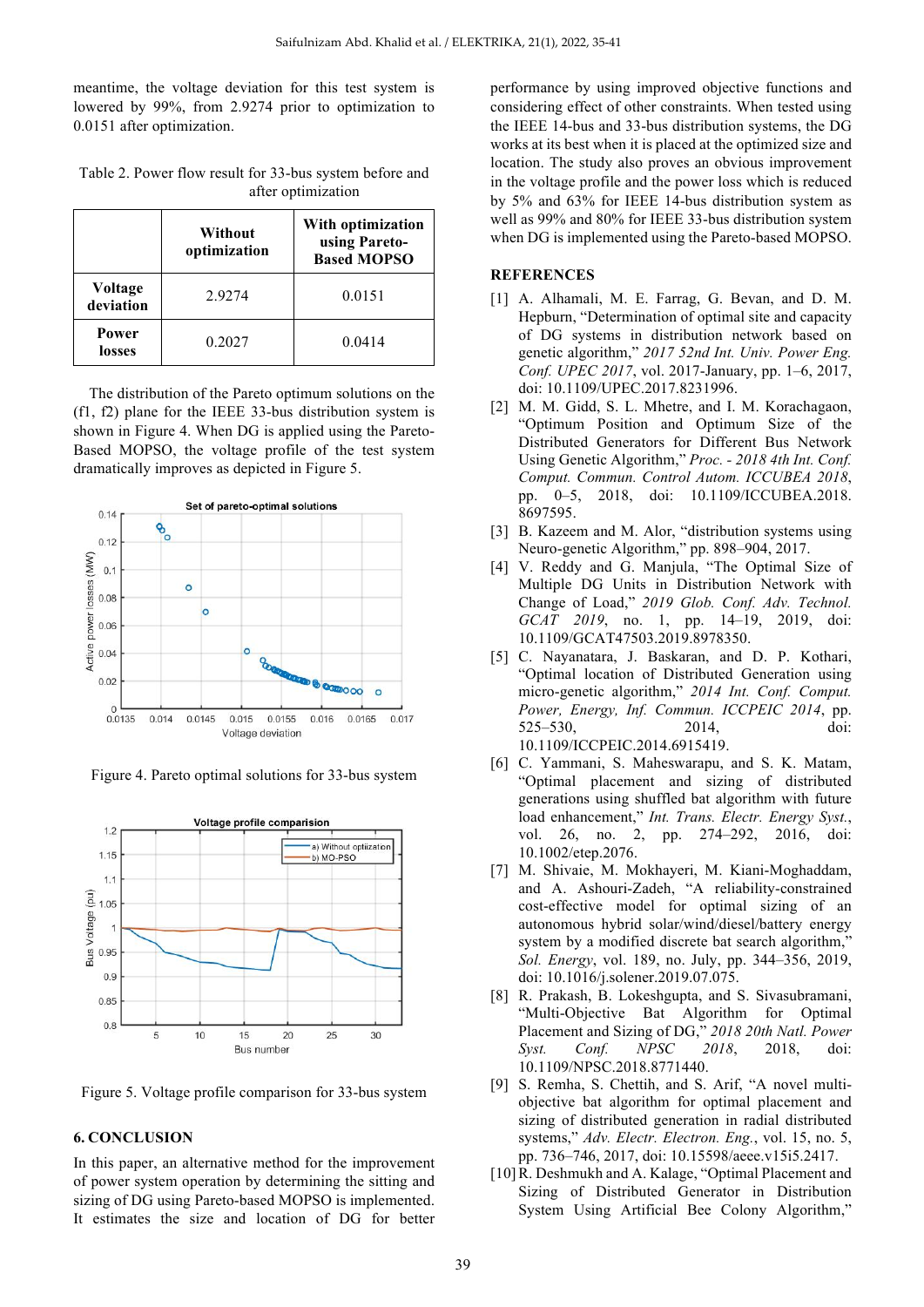*Proc. - 2018 IEEE Glob. Conf. Wirel. Comput. Networking, GCWCN 2018*, pp. 178–181, 2019, doi: 10.1109/GCWCN.2018.8668633.

- [11] F. S. Abu-Mouti and M. E. El-Hawary, "Optimal distributed generation allocation and sizing in distribution systems via artificial bee colony algorithm," *IEEE Trans. Power Deliv.*, vol. 26, no. 4, pp. 2090–2101, 2011, doi: 10.1109/TPWRD.2011.2158246.
- [12] A. A. Seker and M. H. Hocaoglu, "Artificial Bee Colony algorithm for optimal placement and sizing of distributed generation," *ELECO 2013 - 8th Int. Conf. Electr. Electron. Eng.*, no. January 2014, pp. 127–131, 2013, doi: 10.1109/ eleco.2013.6713817.
- [13]E. A. Al-Ammar *et al.*, "ABC algorithm based optimal sizing and placement of DGs in distribution networks considering multiple objectives," *Ain Shams Eng. J.*, vol. 12, no. 1, pp. 697–708, 2021, doi: 10.1016/j.asej.2020.05.002.
- [14] S. Bhuyan, M. Das, and K. C. Bhuyan, "Particle swarm optimizations based DG allocation in local PV distribution networks for voltage profile improvement," *2017 Int. Conf. Comput. Electr. Commun. Eng. ICCECE 2017*, pp. 12–15, 2018, doi: 10.1109/ICCECE.2017.8526201.
- [15]W. Haider, S. J. Ul Hassan, A. Mehdi, A. Hussain, G. O. M. Adjayeng, and C. H. Kim, "Voltage profile enhancement and loss minimization using optimal placement and sizing of distributed generation in reconfigured network," *Machines*, vol. 9, no. 1, pp. 1– 16, 2021, doi: 10.3390/machines9010020.
- [16] S. Mahajan and S. Vadhera, "Optimal sizing and deploying of distributed generation unit using a modified multiobjective Particle Swarm Optimization," *2016 IEEE 6th Int. Conf. Power Syst. ICPS 2016*, no. 4, 2016, doi: 10.1109/ICPES.2016.7584092.
- [17]R. Arulraj, N. Kumarappan, and T. Vigneysh, "Optimal location and sizing of DG and capacitor in distribution network using Weight-Improved Particle Swarm Optimization algorithm (WIPSO)," *Proc. - 2013 IEEE Int. Multi Conf. Autom. Comput. Control. Commun. Compress. Sensing, iMac4s 2013*, pp. 759– 764, 2013, doi: 10.1109/iMac4s.2013.6526508.
- [18] V. S. Bhadoria, N. S. Pal, and V. Shrivastava, "Artificial immune system based approach for size and location optimization of distributed generation in distribution system," *Int. J. Syst. Assur. Eng. Manag.*, vol. 10, no. 3, pp. 339–349, 2019, doi: 10.1007/s13198-019-00779-9.
- [19] P. S. Meera and S. Hemamalini, "Optimal siting of distributed generators in a distribution network using artificial immune system," *Int. J. Electr. Comput. Eng.*, vol. 7, no. 2, pp. 641–649, 2017, doi: 10.11591/ijece.v7i2.pp641-649.
- [20] K. Bhumkittipich and W. Phuangpornpitak, "Optimal" placement and sizing of distributed generation for power loss reduction using particle swarm optimization," *Energy Procedia*, vol. 34, pp. 307–317, 2013, doi: 10.1016/j.egypro.2013.06.759.

#### **APPENDIX**

Table 3. Line data of IEEE 14-bus distribution system

| Line                    | From           | T <sub>0</sub>          | Line Impedance (p.u) |           |
|-------------------------|----------------|-------------------------|----------------------|-----------|
| n <sub>0</sub>          | bus            | bus                     | <b>Resistance</b>    | Reactance |
| 1                       | 1              | 2                       | 0.01938              | 0.05917   |
| $\overline{2}$          | $\mathbf{1}$   | 5                       | 0.05403              | 0.22304   |
| $\overline{\mathbf{3}}$ | $\overline{2}$ | 3                       | 0.04699              | 0.19797   |
| $\overline{4}$          | $\overline{2}$ | 4                       | 0.05811              | 0.17632   |
| 5                       | $\overline{2}$ | 5                       | 0.05695              | 0.17388   |
| 6                       | 3              | $\overline{\mathbf{4}}$ | 0.06701              | 0.17103   |
| 7                       | $\overline{4}$ | 5                       | 0.01335              | 0.04211   |
| 8                       | $\overline{4}$ | $\overline{7}$          | $\overline{0}$       | 0.20912   |
| 9                       | 4              | 9                       | $\theta$             | 0.55618   |
| 10                      | 5              | 6                       | $\boldsymbol{0}$     | 0.25202   |
| 11                      | 6              | 11                      | 0.09498              | 0.19890   |
| 12                      | 6              | 12                      | 0.12291              | 0.25581   |
| 13                      | 6              | 13                      | 0.06615              | 0.13027   |
| 14                      | 7              | 8                       | $\theta$             | 0.17615   |
| 15                      | $\overline{7}$ | 9                       | $\boldsymbol{0}$     | 0.11001   |
| 16                      | 9              | 10                      | 0.03181              | 0.08450   |
| 17                      | 9              | 14                      | 0.12711              | 0.27038   |
| 18                      | 10             | 11                      | 0.08205              | 0.19207   |
| 19                      | 12             | 13                      | 0.22092              | 0.19988   |
| 20                      | 13             | 14                      | 0.17093              | 0.34802   |

Table 4. Load data of IEEE 14-bus distribution system

|                              | Load                      |                                 |  |
|------------------------------|---------------------------|---------------------------------|--|
| <b>Bus</b><br>n <sub>0</sub> | <b>Real power</b><br>(MW) | <b>Reactive power</b><br>(MVAR) |  |
| 1                            | 0                         | 0                               |  |
| $\overline{2}$               | 21.7                      | 12.7                            |  |
| 3                            | 94.2                      | 19.1                            |  |
| $\overline{4}$               | 47.8                      | $-3.9$                          |  |
| 5                            | 7.6                       | 1.6                             |  |
| 6                            | 11.2                      | 7.5                             |  |
| 7                            | 0                         | 0                               |  |
| 8                            | 0                         | 0                               |  |
| 9                            | 29.5                      | 16.6                            |  |
| 10                           | 9.0                       | 5.8                             |  |
| 11                           | 3.5                       | 1.8                             |  |
| 12                           | 6.1                       | 1.6                             |  |
| 13                           | 13.8                      | 5.8                             |  |
| 14                           | 14.9                      | 5.0                             |  |